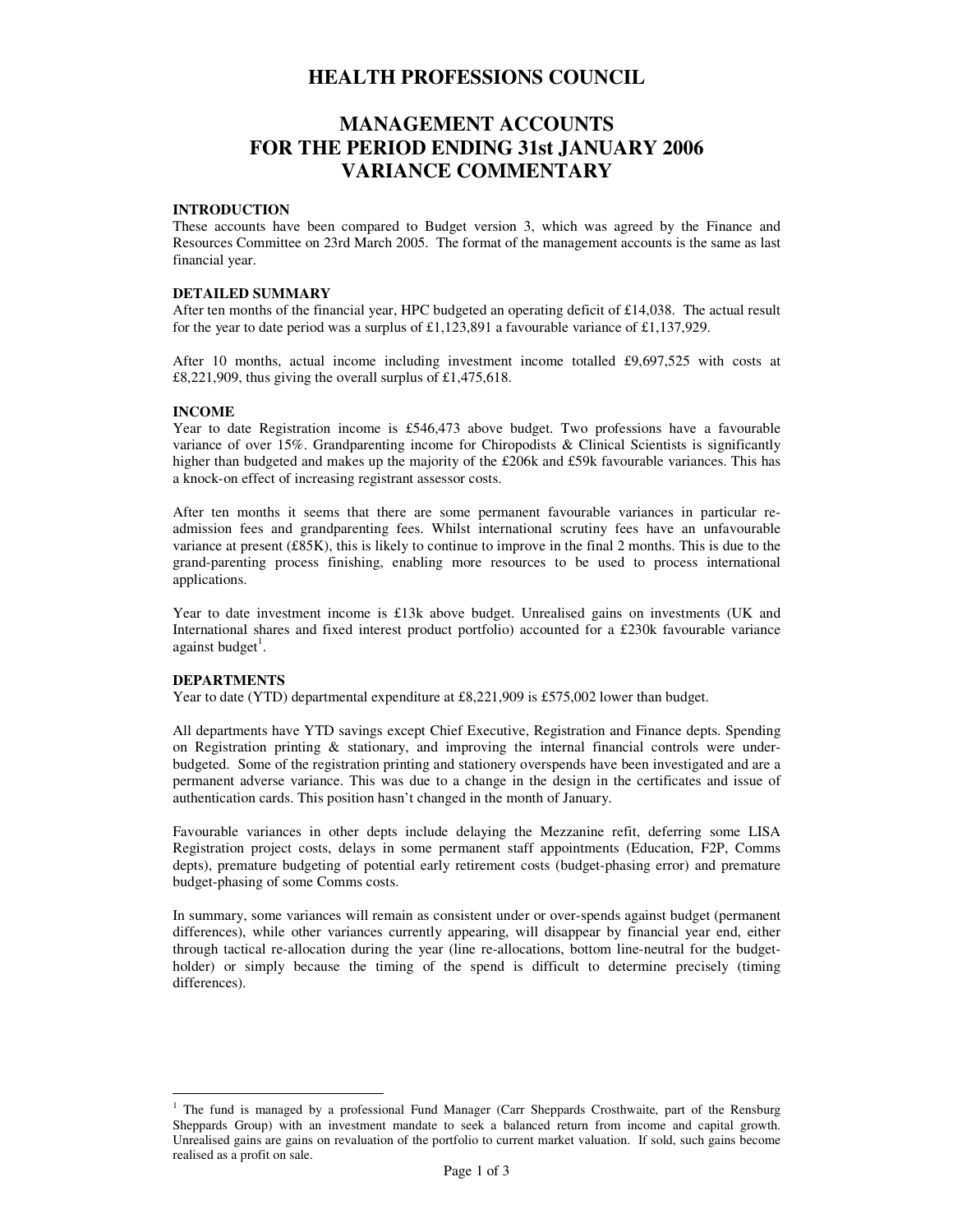#### **OVERHEADS**

The "Overhead Total" schedule provides a breakdown of HPC-wide costs by type of cost, rather than by department. Overall YTD Payroll costs are £94k below budget. This reflects the delays in some permanent appointments compared to budget and delays in potential early retirement costs occurring. Delays in permanent staff hires typically impact salary, national insurance and staff recruitment costs.

Staff Travelling and Subsistence costs are £53k under-spend against budget on a YTD basis. The delays in hiring additional Education staff are reflected in reduced travel costs.

Council and Committee costs are £85k under-spent against budget. Likely reasons are a lower than expected meeting attendance rate and delays in some expense claims made, compared to budget.

Property Services costs are £17k below budget. Most of this is explained by the recent decision to delay the commencement of the planned Mezzanine refit beyond March 2006. Instead, the £35k underspend will be spent in the next few months on 22-26 Stannary St basic refit to ease current office space pressures. The 22-26 Stannary St refit had been planned to commence from April 2006, so has in effect, been brought forward. Some minor work has been carried out in 22-26 Stannary St and represents the adverse variance of 19k in repairs and maintenance.

Office Services costs are £90k below budget, mainly in the cost areas of room hire and postage. There are some permanent favourable variances within the postage budget and room hire.

Computer Services costs are £128k below budget. This is largely in deferment of LISA Registration system enhancements (project dependencies) and a change in the pattern of how Digital Steps Ltd bills HPC (was upfront, now altered to progress-billing). By the end of the financial year the budget for software systems will be fully spent (timing difference). The over-spend in Internet Maintenance is partly offset by Disaster Contingency (DC) plan under-spends. The Disaster Contingency actual costs are less than budgeted.

Communications costs are £157k under-spent against budget. About £15k of this favourable variance is delayed spending on 2005 Annual Report production & distribution. The Annual Report delays reflect delays in producing and publishing the annual financial statements (a key section in the Annual Report), compared to budget-phasing. In explanation, producing and publishing the Annual financial statements was delayed by the fraud events of 2005. The fraud delayed the March 2005 annual audit since new external auditors were appointed to perform the audit. In addition, changes to financial provisions were subsequently made, Annual Report commentary had to be re-written in light of the fraud discovery and potential, additional Employment-tax liability analysed (unrelated to the fraud). Within Comms, there is likely to be some permanent favourable variances.

The £251k under-spend against budget for Partners is mainly due to lower actual recruitment and training costs for partners and less approval visits to date than budgeted.

The £299k over-spend against budget includes £205k Kingsley Napley<sup>2</sup> legal expenses under-budgeted (the annual budget also likely to be under-budgeted by an even larger amount). This is offset by a £126k under-spend for legal advice from Bircham Dyson Bell. Other overspends are £293k Other Professional Fees (Council Election costs under-budgeted and Baker Tilly Fraud/Internal Controlrelated Audit work) and £22k Pension Administration costs (delays in obtaining a budgeted refund on the legacy closed pension fund to offset the pension management cost). Professional Liaison Groups are currently £55k under spent. Some of this a timing difference, the rest will be a permanent favourable variance.

## **BALANCE SHEET**

Net Assets since 1 April are up £1,266k; comprising a £909k increase in fixed asset cost (mostly acquisition of the 22-26 Stannary St building and some disposals of computer equipment), increase in Working Capital of £236k and a decrease in deferred income of £195k.

The increase in Working Capital of £236k comprised an increase in cash balances of £10k, decrease in creditors of £285k and a decrease in debtors and prepayments of £59k.

The Net Assets balance of £2,172k is represented by the Capital Grant Receivable (being progressively released to the Income and Expenditure Account) of £146k, Accumulated Funds of £2,025k (£550k at the beginning of the financial year plus the 1,476k net surplus for the year to date).

 $\overline{a}$  $2$  The legal firm HPC uses for Fitness to Practice cases